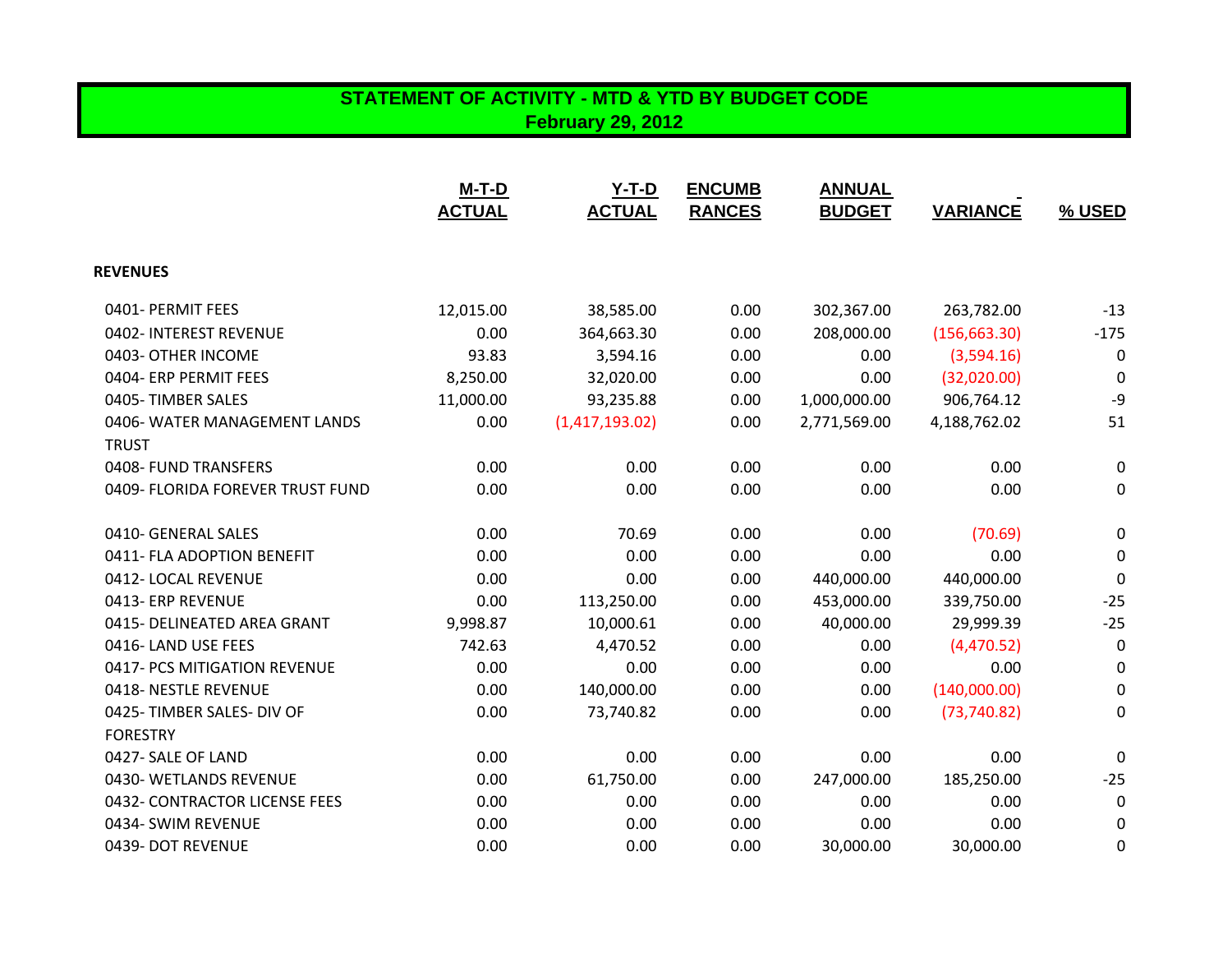| 0440- FLORIDA FISH & WCC REVENUE | 0.00       | 0.00         | 0.00 | 0.00         | 0.00         | $\boldsymbol{0}$ |
|----------------------------------|------------|--------------|------|--------------|--------------|------------------|
| 0443- USF&W REVENUE              | 0.00       | 0.00         | 0.00 | 0.00         | 0.00         | $\pmb{0}$        |
| 0451- ENFORCEMENT FEES           | 0.00       | 200.00       | 0.00 | 0.00         | (200.00)     | $\pmb{0}$        |
| 0452- DEPT. OF COMMUNITY AFFAIRS | 0.00       | 0.00         | 0.00 | 0.00         | 0.00         | 0                |
| <b>REVENUE</b>                   |            |              |      |              |              |                  |
| 0460- DEP WATER QUALITY          | 0.00       | 0.00         | 0.00 | 0.00         | 0.00         | 0                |
| <b>ASSURANCE</b>                 |            |              |      |              |              |                  |
| 0461-DACS REVENUE                | 0.00       | 0.00         | 0.00 | 0.00         | 0.00         | 0                |
| 0462- DEP - SPRINGS INITIATIVE   | 0.00       | 0.00         | 0.00 | 0.00         | 0.00         | 0                |
| <b>REVENUE</b>                   |            |              |      |              |              |                  |
| 0463- RESTORATION TRUST FUND     | 0.00       | 0.00         | 0.00 | 0.00         | 0.00         | $\mathbf 0$      |
| 0464- FEMA REVENUE               | 216,735.55 | 477,191.31   | 0.00 | 1,023,500.00 | 546,308.69   | $-47$            |
| 0465- NRCS MALLORY SWAMP WPR     | 0.00       | 0.00         | 0.00 | 0.00         | 0.00         | $\mathbf 0$      |
| 0466-NRCS REVENUE                | 0.00       | 0.00         | 0.00 | 225,000.00   | 225,000.00   | 0                |
| 0468-WATER PROTECTION & SUS.     | 0.00       | 0.00         | 0.00 | 0.00         | 0.00         | 0                |
| <b>GRANT</b>                     |            |              |      |              |              |                  |
| 0469- WATER RESOURCE             | 0.00       | 0.00         | 0.00 | 96,800.00    | 96,800.00    | 0                |
| <b>MONITORING</b>                |            |              |      |              |              |                  |
| 0470- ALTERNATIVE WATER SUPPLY   | 0.00       | 0.00         | 0.00 | 1,233,000.00 | 1,233,000.00 | 0                |
| 0471- S.R. PARTNERSHIP GRANT     | 0.00       | 0.00         | 0.00 | 311,000.00   | 311,000.00   | 0                |
| 0480- COASTAL ZONE MANAGEMENT    | 0.00       | 0.00         | 0.00 | 0.00         | 0.00         | $\mathbf 0$      |
| <b>GRANT</b>                     |            |              |      |              |              |                  |
| 0482- DOT REVENUE                | 0.00       | 0.00         | 0.00 | 0.00         | 0.00         | $\pmb{0}$        |
| 0483- AD VALOREM - HAMILTON      | 4,392.89   | 248,462.19   | 0.00 | 294,873.00   | 46,410.81    | $-84$            |
| 0484- AD VALOREM - COLUMBIA      | 561.72     | 664,411.61   | 0.00 | 996,141.00   | 331,729.39   | $-67$            |
| 0485- AD VALOREM - SUWANNEE      | 53,234.20  | 450,277.99   | 0.00 | 613,775.00   | 163,497.01   | $-73$            |
| 0486- AD VALOREM - DIXIE         | 7,523.55   | 140,678.11   | 0.00 | 199,811.00   | 59,132.89    | $-70$            |
| 0487- AD VALOREM - GILCHRIST     | 12,346.82  | 184,404.99   | 0.00 | 250,976.00   | 66,571.01    | $-73$            |
| 0488- AD VALOREM - LAFAYETTE     | 1,832.37   | 64,263.61    | 0.00 | 90,391.00    | 26,127.39    | $-71$            |
| 0489- AD VALOREM - MADISON       | 9,573.13   | 164,701.82   | 0.00 | 258,168.00   | 93,466.18    | $-64$            |
| 0490- AD VALOREM - TAYLOR        | 25,023.26  | 383,196.58   | 0.00 | 491,296.00   | 108,099.42   | $-78$            |
| 0491- AD VALOREM - UNION         | 0.00       | 62,010.47    | 0.00 | 91,366.00    | 29,355.53    | $-68$            |
| 0492- AD VALOREM - ALACHUA       | 38,847.05  | 1,121,142.18 | 0.00 | 1,376,812.00 | 255,669.82   | $-81$            |
| 0493- AD VALOREM - BAKER         | 376.13     | 3,597.50     | 0.00 | 4,856.00     | 1,258.50     | $-74$            |
| 0494- AD VALOREM - BRADFORD      | 18,218.30  | 240,876.39   | 0.00 | 321,418.00   | 80,541.61    | $-75$            |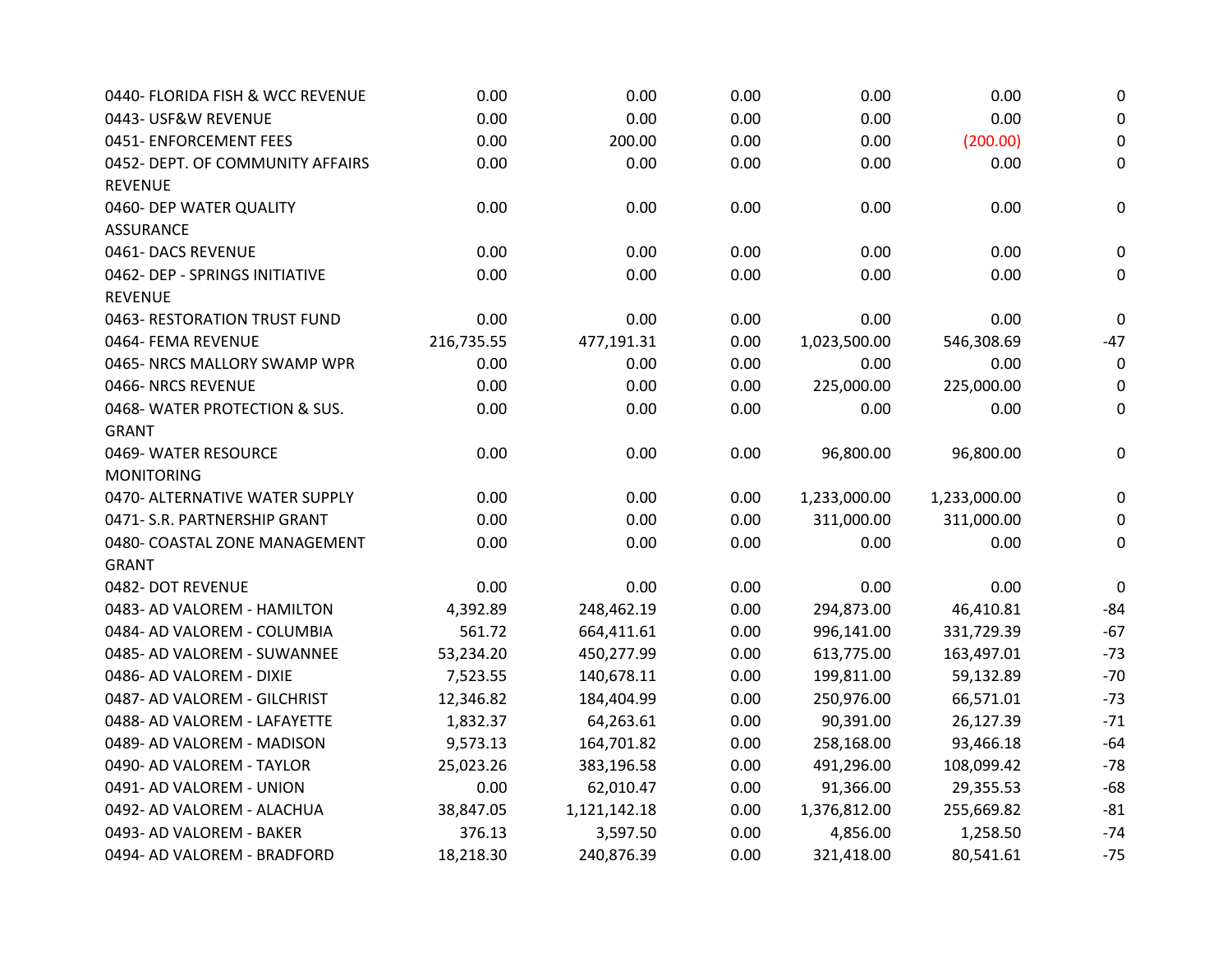| <b>TOTAL REVENUES</b>        | 447.158.21 | 4.043.211.97 | 0.00 | 47.389.589.00 | 43.346.377.03 | -9       |
|------------------------------|------------|--------------|------|---------------|---------------|----------|
| 0499- GREENVILLE STORMWATER  | 0.00       | 0.00         | 0.00 | 33.595.679.00 | 33.595.679.00 | $\Omega$ |
| 0497- AD VALOREM - PUTNAM    | 477.55     | 12.064.86    | 0.00 | 3.741.00      | (8,323.86)    | -323.    |
| 0496- AD VALOREM - LEVY      | 10.985.31  | 260.722.17   | 0.00 | 356.029.00    | 95.306.83     | -73      |
| 0495- AD VALOREM - JEFFERSON | 4.930.05   | 46.822.23    | 0.00 | 63.021.00     | 16.198.77     | -74      |

EXPENSES

| <b>SALARIES AND BENEFITS</b> |
|------------------------------|
|------------------------------|

| 1516-SALARIES                        | 287,076.84 | 1,444,356.39 | 0.00     | 3,985,989.84  | 2,541,633.45  | 36          |
|--------------------------------------|------------|--------------|----------|---------------|---------------|-------------|
| <b>1520- GROUP INSURANCE</b>         | 53,090.98  | 239,566.55   | 0.00     | 553,609.70    | 314,043.15    | 43          |
| 1521-RETIREMENT                      | 16,653.34  | 82,721.21    | 0.00     | 664,331.64    | 581,610.43    | 12          |
| <b>1525- SOCIAL SECURITY</b>         | 21,857.72  | 106,897.58   | 0.00     | 332,165.82    | 225,268.24    | 32          |
| <b>TOTAL SALARIES AND BENEFITS</b>   | 378,678.88 | 1,873,541.73 | 0.00     | 5,536,097.00  | 3,662,555.27  | 34          |
| OTHER PERSONAL SERVICES              |            |              |          |               |               |             |
| 2540- OTHER PERSONAL SERVICES        | 6,259.17   | 28,682.03    | 0.00     | 148,000.00    | 119,317.97    | 19          |
| 2564- PROPERTY APPRAISER FEES        | 0.00       | 0.00         | 0.00     | 210,000.00    | 210,000.00    | $\mathbf 0$ |
| 2579- TAX COLLECTOR FEES             | 0.00       | 0.00         | 0.00     | 125,000.00    | 125,000.00    | 0           |
| 2580-LEGAL SERVICES                  | 6,358.09   | 51,035.67    | 0.00     | 255,000.00    | 203,964.33    | 20          |
| 2585- AUDIT FEES                     | 0.00       | 29,603.53    | 0.00     | 35,000.00     | 5,396.47      | 85          |
| 2586- CONTRACTUAL SERVICES           | 171,514.63 | 1,287,477.60 | 4,060.78 | 18,384,247.00 | 17,092,708.62 | 7           |
| <b>TOTAL OTHER PERSONAL SERVICES</b> | 184,131.89 | 1,396,798.83 | 4,060.78 | 19,157,247.00 | 17,756,387.39 | 7           |

## **EXPENSES**

| 3550- HAMILTON | 0.00 | 3,440.33  | 0.00 | 0.00 | (8,440.33)   |  |
|----------------|------|-----------|------|------|--------------|--|
| 3551- COLUMBIA | 0.00 | 14,150.00 | 0.00 | 0.00 | (14, 150.00) |  |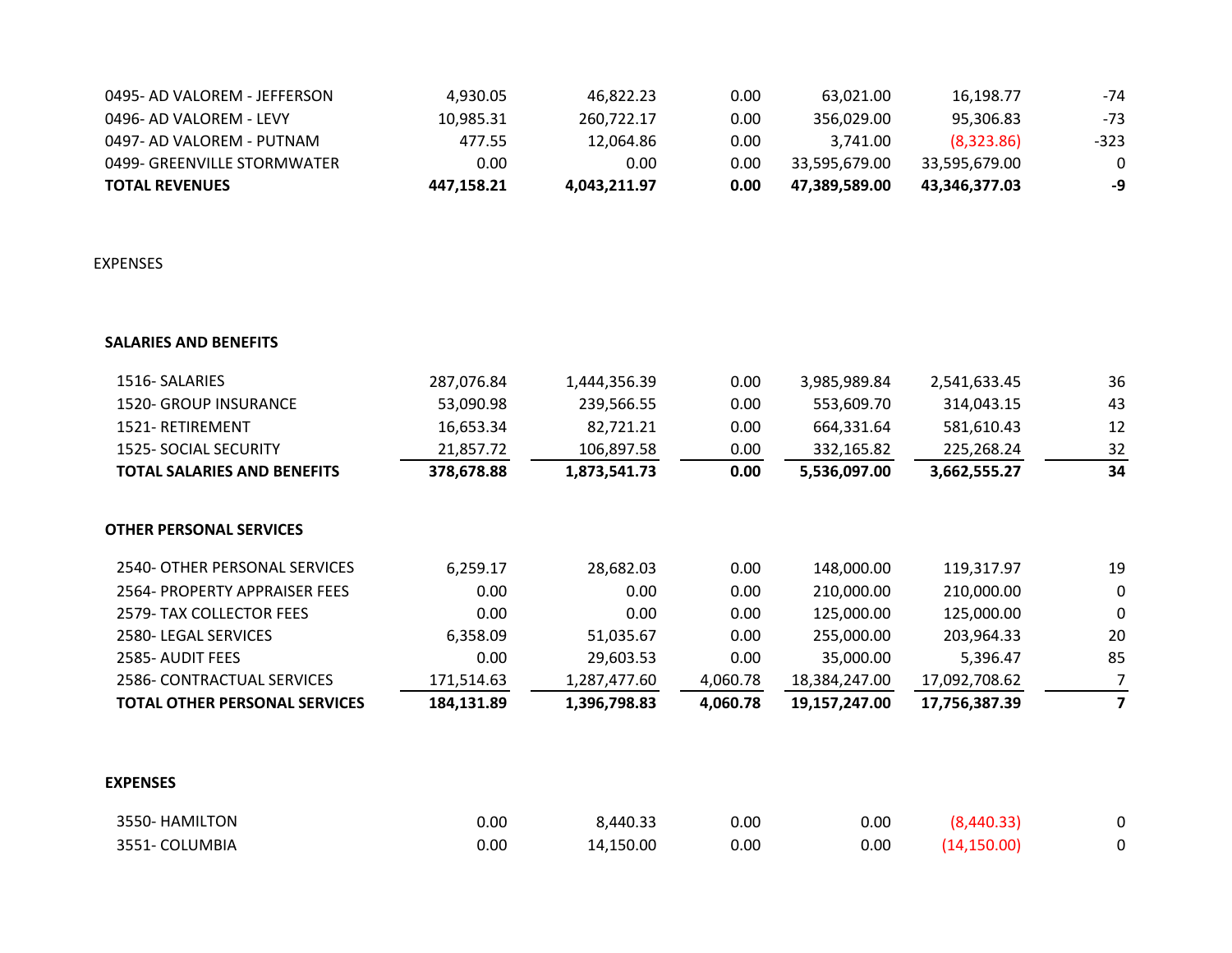| 3552- SUWANNEE                 | 0.00     | 7,525.18  | 0.00 | 0.00       | (7,525.18)   | 0            |
|--------------------------------|----------|-----------|------|------------|--------------|--------------|
| 3553-DIXIE                     | 0.00     | 2,109.81  | 0.00 | 0.00       | (2,109.81)   | 0            |
| 3554- GILCHRIST                | 0.00     | 4,323.42  | 0.00 | 0.00       | (4,323.42)   | 0            |
| 3555-LAFAYETTE                 | 0.00     | 2,409.86  | 0.00 | 0.00       | (2,409.86)   | 0            |
| 3556-MADISON                   | 0.00     | 7,502.44  | 0.00 | 0.00       | (7,502.44)   | $\mathbf 0$  |
| 3557-TAYLOR                    | 0.00     | 8,274.46  | 0.00 | 0.00       | (8, 274.46)  | 0            |
| 3559- ALACHUA                  | 0.00     | 10,514.34 | 0.00 | 0.00       | (10, 514.34) | 0            |
| 3560- BAKER                    | 0.00     | 76.37     | 0.00 | 0.00       | (76.37)      | 0            |
| 3561-BRADFORD                  | 0.00     | 4,481.53  | 0.00 | 0.00       | (4,481.53)   | $\Omega$     |
| 3562- JEFFERSON                | 0.00     | 1,453.58  | 0.00 | 0.00       | (1,453.58)   | 0            |
| 3563-LEVY                      | 0.00     | 4,534.71  | 0.00 | 0.00       | (4,534.71)   | 0            |
| 3564- PUTNAM                   | 0.00     | 35.10     | 0.00 | 0.00       | (35.10)      | 0            |
| 3565- HAMITON                  | 87.86    | 5,175.84  | 0.00 | 0.00       | (5, 175.84)  | 0            |
| 3566- COLUMBIA                 | 11.23    | 13,279.58 | 0.00 | 0.00       | (13, 279.58) | 0            |
| 3567- SUWANNEE                 | 1,064.68 | 8,672.71  | 0.00 | 0.00       | (8,672.71)   | 0            |
| 3568-DIXIE                     | 225.71   | 4,220.36  | 0.00 | 0.00       | (4, 220.36)  | 0            |
| 3572-TAYLOR                    | 750.22   | 11,734.79 | 0.00 | 0.00       | (11, 734.79) | 0            |
| 3574- ALACHUA                  | 776.94   | 12,745.63 | 0.00 | 0.00       | (12, 745.63) | 0            |
| 3575- BAKER                    | 11.28    | 104.58    | 0.00 | 0.00       | (104.58)     | $\pmb{0}$    |
| 3576-BRADFORD                  | 0.00     | (30.25)   | 0.00 | 0.00       | 30.25        | 0            |
| 3577- JEFFERSON                | 147.90   | 1,404.66  | 0.00 | 0.00       | (1,404.66)   | 0            |
| 3578-LEVY                      | 219.70   | 5,409.86  | 0.00 | 0.00       | (5,409.86)   | $\Omega$     |
| 3579- PUTNAM                   | 47.76    | 314.80    | 0.00 | 0.00       | (314.80)     | 0            |
| 3590- PAYMENT IN LIEU OF TAXES | 0.00     | 0.00      | 0.00 | 365,000.00 | 365,000.00   | 0            |
| 3605- PRINTING                 | 0.00     | 346.70    | 0.00 | 39,900.00  | 39,553.30    | $\mathbf{1}$ |
| 3606- PUBLICATION OF NOTICES   | 589.25   | 1,658.18  | 0.00 | 31,600.00  | 29,941.82    | 5            |
| 3607- POSTAGE                  | 160.91   | 7,024.55  | 0.00 | 25,000.00  | 17,975.45    | 28           |
| 3621-Meetings                  | 0.00     | 0.00      | 0.00 | 6,200.00   | 6,200.00     | 0            |
| 3622- REGISTRATIONS & TRAINING | 754.00   | 14,086.81 | 0.00 | 80,375.00  | 66,288.19    | 18           |
| 3626- TRAVEL EXPENSES          | 3,528.50 | 14,102.29 | 0.00 | 84,250.00  | 70,147.71    | 17           |
| 3627- UTILITIES                | 4,560.48 | 21,357.13 | 0.00 | 80,000.00  | 58,642.87    | 27           |
| 3628- COMMUNICATIONS           | 9,368.33 | 48,739.01 | 0.00 | 150,000.00 | 101,260.99   | 32           |
| 3629- FACILITIES MAINTENANCE   | 1,177.59 | 13,564.71 | 0.00 | 75,000.00  | 61,435.29    | 18           |
| 3630- VEHICLE MAINTENANCE      | 6,139.53 | 25,873.15 | 0.00 | 75,000.00  | 49,126.85    | 35           |
| 3631- EQUIPMENT MAINTENANCE    | 622.47   | 3,819.71  | 0.00 | 36,400.00  | 32,580.29    | 10           |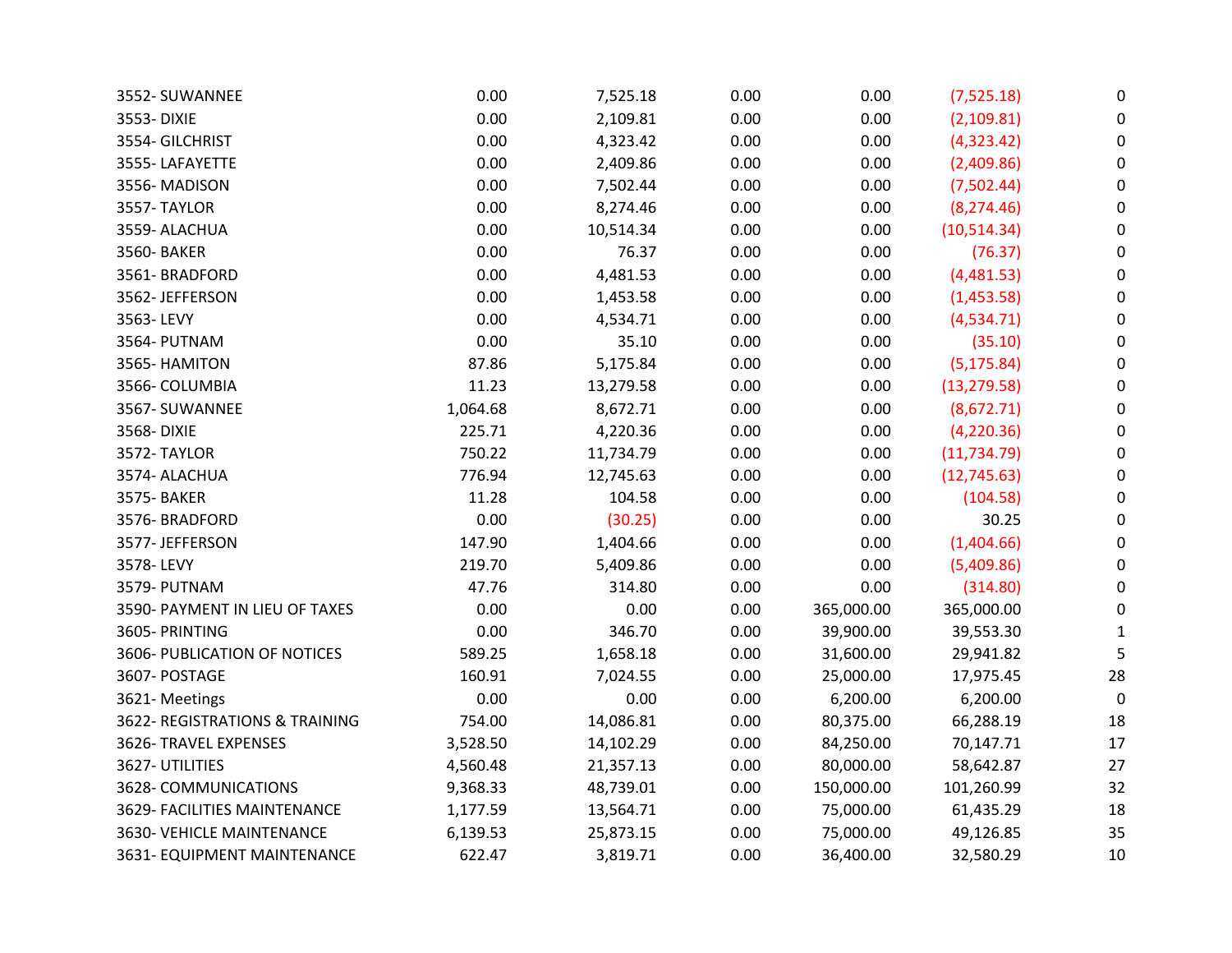| <b>TOTAL FIXED CAPITAL OUTLAY</b>       | 0.00       | 0.00       | 0.00     | 7,207,820.00 | 7,207,820.00 | $\mathbf 0$      |
|-----------------------------------------|------------|------------|----------|--------------|--------------|------------------|
| 5920- ACQUISITION                       | 0.00       | 0.00       | 0.00     | 7,207,820.00 | 7,207,820.00 | $\boldsymbol{0}$ |
| <b>FIXED CAPITAL OUTLAY</b>             |            |            |          |              |              |                  |
| <b>TOTAL CAPITAL OUTLAY</b>             | 7,665.96   | 13,334.26  | 5,669.90 | 218,000.00   | 198,995.84   | $\overline{9}$   |
| 4907- FIELD EQUIPMENT                   | 1,975.00   | 1,975.00   | 0.00     | 56,000.00    | 54,025.00    | 4                |
| 4906- COMPUTER EQUIPMENT                | 5,690.96   | 11,359.26  | 5,669.90 | 118,000.00   | 100,970.84   | 14               |
| 4905- Mobile Equipment                  | 0.00       | 0.00       | 0.00     | 24,000.00    | 24,000.00    | $\mathbf 0$      |
| 4903- OFFICE EQUIPMENT                  | 0.00       | 0.00       | 0.00     | 20,000.00    | 20,000.00    | $\pmb{0}$        |
| <b>OPERATING CAPITAL OUTLAY</b>         |            |            |          |              |              |                  |
| <b>TOTAL EXPENSES</b>                   | 150,227.15 | 727,365.88 | 827.08   | 2,228,125.00 | 1,499,932.04 | 33               |
| 3809- FEES & PERMITS                    | 0.00       | 298.00     | 0.00     | 16,500.00    | 16,202.00    | $\overline{2}$   |
| 3805- PROPERTY & CASUALITY INS.         | (148.00)   | 48,969.00  | 0.00     | 60,000.00    | 11,031.00    | 82               |
| 3804- WORKERS COMPENSATION              | 0.00       | 11,116.00  | 0.00     | 25,000.00    | 13,884.00    | 44               |
| 3802- EQUIPMENT RENTAL                  | 3,375.14   | 22,037.58  | 0.00     | 55,750.00    | 33,712.42    | 40               |
| 3801- COMPUTER SOFTWARE                 | 1,762.73   | 3,586.82   | 0.00     | 95,500.00    | 91,913.18    | $\overline{4}$   |
| 3790- OTHER COMMODITIES                 | 0.00       | 257.59     | 0.00     | 5,400.00     | 5,142.41     | 5                |
| 3740- OFFICE SUPPORT EQUIPMENT          | 0.00       | 2,007.00   | 0.00     | 11,100.00    | 9,093.00     | 18               |
| 3715- PHOTOGRAPHIC SUPPLIES             | 0.00       | 119.72     | 0.00     | 2,200.00     | 2,080.28     | 5                |
| 3706- BOOKS & DOCUMENTS                 | 372.63     | 1,076.81   | 0.00     | 12,800.00    | 11,723.19    | 8                |
| 3705-MAPS & AERIALS                     | 0.00       | 0.00       | 0.00     | 3,500.00     | 3,500.00     | $\mathbf 0$      |
| 3704- FUEL & LUBRICANTS                 | 6,715.49   | 24,324.91  | 0.00     | 70,000.00    | 45,675.09    | 35               |
| 3703- COMPUTER SUPPLIES                 | 986.56     | 7,748.46   | 0.00     | 31,350.00    | 23,601.54    | 25               |
| 3702- OFFICE SUPPLIES                   | 1,935.58   | 10,668.95  | 0.00     | 41,000.00    | 30,331.05    | 26               |
| <b>SERVICES</b><br>3701- FIELD SUPPLIES | 103,672.83 | 301,998.50 | 827.08   | 724,900.00   | 422,074.42   | 42               |
| 3690- OTHER CONTRACTUAL                 | 0.00       | 21.88      | 0.00     | 10,900.00    | 10,878.12    | $\pmb{0}$        |
| 3650- PROMOTIONS                        | 1,309.85   | 3,698.73   | 0.00     | 13,500.00    | 9,801.27     | 27               |
|                                         |            |            |          |              |              |                  |